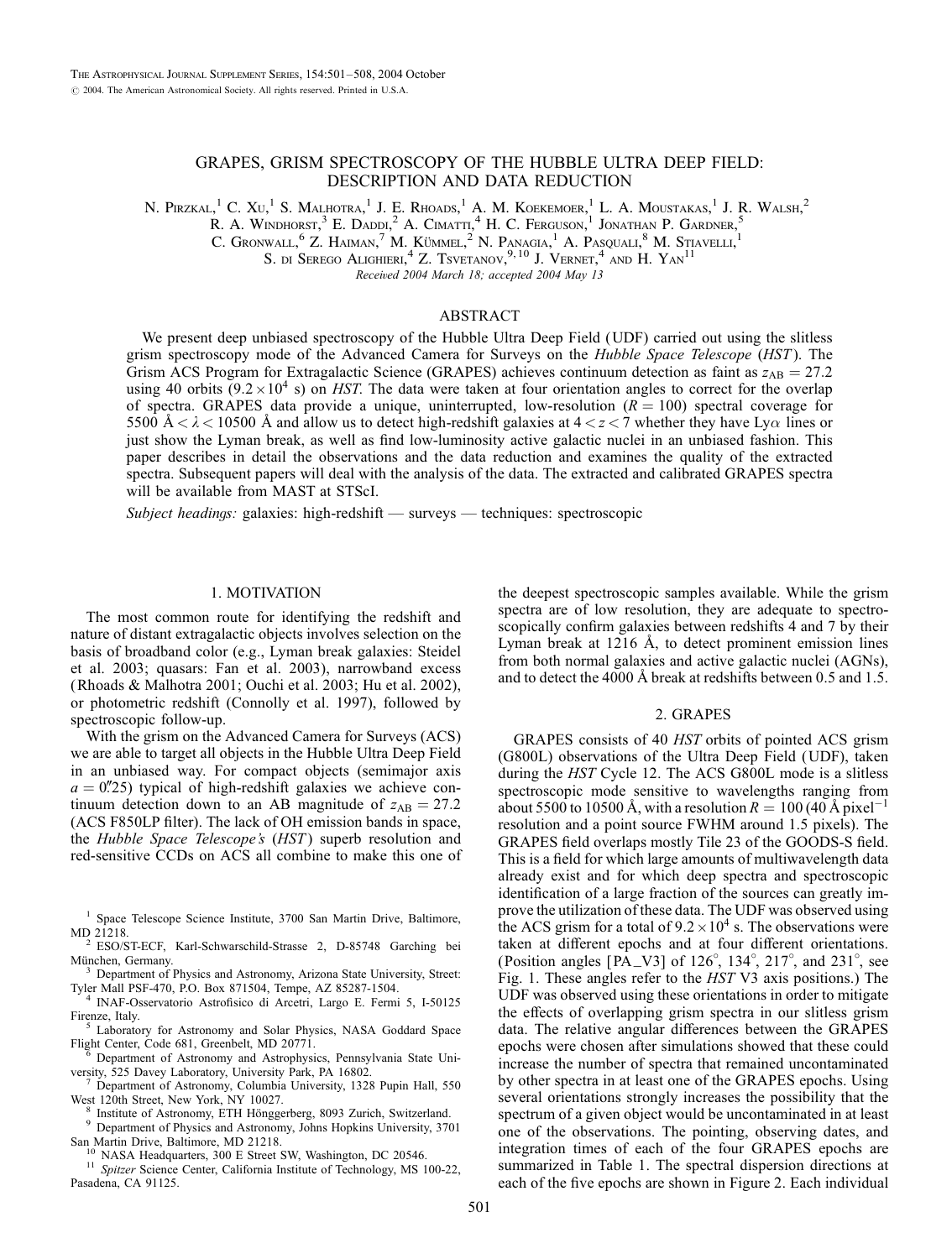

FIG. 1.-Positions of the five grism observation epochs discussed in this paper plotted on top of the GOODS ACS tiles. The GRAPES field matches the position of the HST Ultra Deep Field and roughly to Tile 23 of the GOODS field and ACS GOODS observation 29. North is up and east is to the left on this figure.

epoch listed in Table 1 consists of a small number of direct images taken using the F606W broadband ACS filter, and of a much larger number of G800L observations (see Table 1 for details). While the direct broadband imaging was relatively shallow, it was designed to be deep enough to astrometrically register our observations with the much deeper GOODS-S and UDF observations.

In addition to the four main GRAPES epochs discussed above, we also made use of preexisting ACS grism observations of the UDF field taken almost one year prior to our first epoch (PropID: 9352, PI: Riess et al. 2004). These additional grism observations (epoch 0 in Table 1) have a comparable depth to each of our GRAPES epochs, are only marginally offset from the other GRAPES observations, and were taken at a different position angle than the GRAPES observations  $(PA_V3=117^\circ)$ . Using these publicly available observations allowed us to increase the cumulative grism exposure time of



Fig. 2.—The five orientations used to observe the GRAPES field. The arrows represent the grism dispersion direction in each of the GRAPES epochs. The labels near the arrows refer to the GRAPES epoch 0 through 4 listed in Table 1. North is up and east is to the left on this figure.

the GRAPES observations by nearly one-fifth (see Table 1), bringing the total grism exposure time for the data discussed in this paper to  $1.1 \times 10^5$  s.

### 3. PECULIARITIES OF ACS GRISM SPECTRA

The GRAPES grism spectra are slitless, which results in certain peculiarities that need to be considered when extracting and using these spectra: every object in the field (and objects outside of the field whose spectra get dispersed within the field of view) produces a spectrum. First, the spectra are of low resolution: 60 Å nominally for point sources. Second, the background sky level is higher than in slit spectroscopy as each pixel sees the dispersed contribution at many wavelengths from different parts of the sky. Scaling and subtracting a high signal-to-noise (S/N) super-sky estimate is required in order to bring the background residual errors down in the spectra of faint objects  $(\S$  5.1). Third, the spectra of objects are all dispersed in one direction and can (and often do) overlap. To mitigate this problem we took data in different orientations to vary the dispersion direction relative to the objects positions in

TABLE 1 Summary of the GRAPES Observations

|       |           |                   |            |                | Direct (F606W)<br>(s) | Grism (G800L)<br>(s) |
|-------|-----------|-------------------|------------|----------------|-----------------------|----------------------|
| Epoch | $PA$ $V3$ | Observing<br>Date | R.A.       | Decl.          |                       |                      |
|       | 117       | 2002 Oct 01       | 3 32 37.52 | $-274646.55$   | 2000.0 [4] $(*)$      | 18840.0[16]          |
|       | 126       | 2003 Sep 22       | 3 32 39.00 | $-27$ 47 29.10 | 708.0 [2]             | 24667.0 [17]         |
|       | 134       | 2003 Oct 01       | 3 32 39.00 | $-27$ 47 29.10 | 708.0 [2]             | 24667.0 [17]         |
|       | 217       | 2003 Dec 02       | 3 32 39.00 | $-27$ 47 29.10 | 708.0 [2]             | 21644.0 [15]         |
| $4$   | 231       | 2003 Jan 17       | 3 32 39.00 | $-27$ 47 29.10 | 708.0 [2]             | 21644.0 [15]         |

Notes.—Epochs 1–4 are the main GRAPES epochs. Epoch 0 consists of previously observed data that were obtained from the HST Data Archive. Units of right ascension are hours, minutes, and seconds, and units of declination are degrees, arcminutes, and arcseconds. The number of individual exposures is indicated in square brackets next to the exposure time. (\*) Epoch 0 direct images were taken using the F850LP filter, all other epochs used the F606W filter.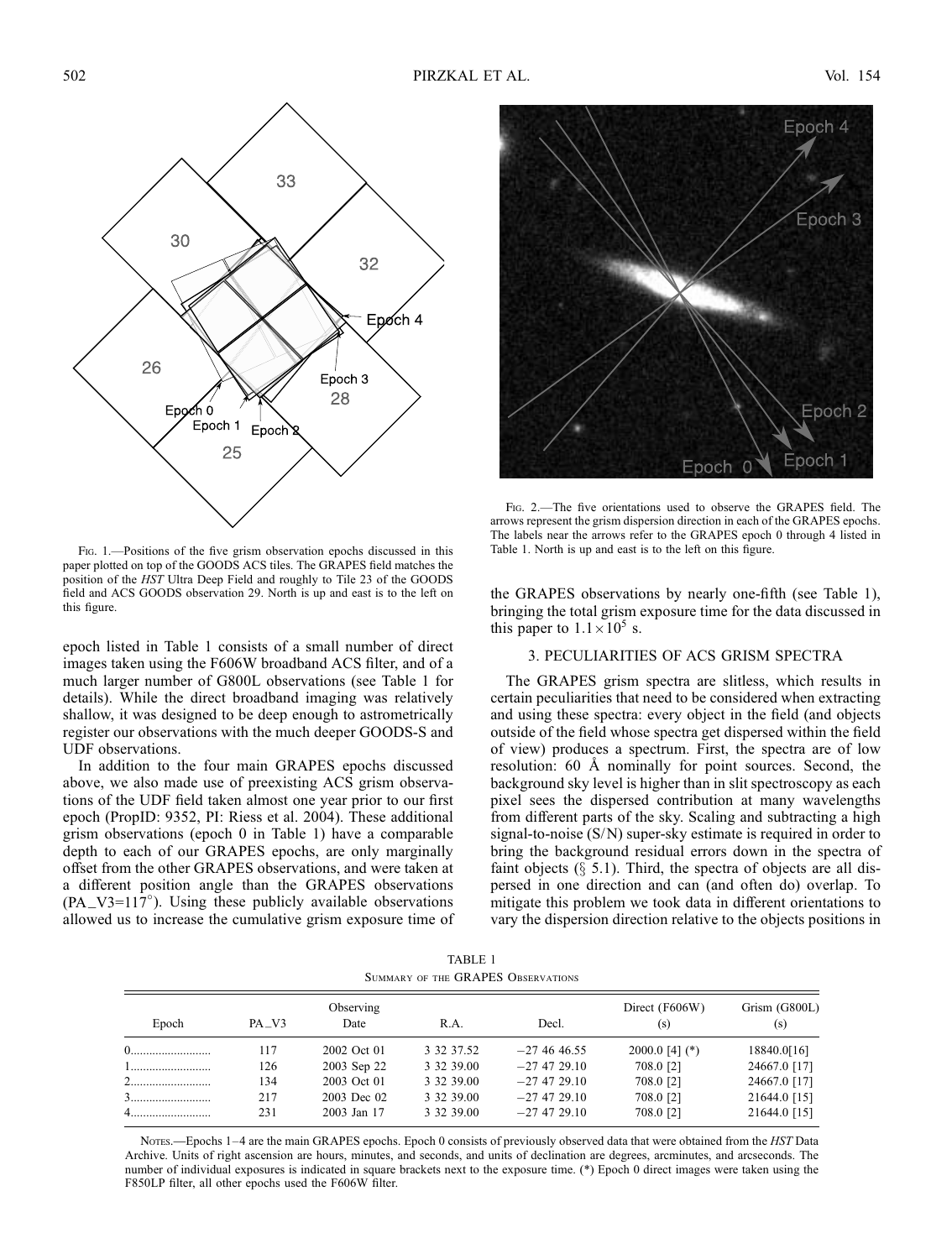the field, and hence varying the amount of spectral overlap (see  $\S$  6, where we discuss estimating the amount of spectral contamination in each spectrum). Finally, large sources have additional problems: the effective resolution of the spectrum of an extended object is degraded just as a wider slit degrades the spectral resolution in slit spectra. The spatial extent of a large object can also cause the blue and red ends of a slitless, fluxcalibrated spectrum to roll up and wrongly appear to contain large amount of flux. This is because the observed spectrum is the intrinsic spectrum of the object convolved with its spatial structure (wavelength dependent) in the dispersed direction. This effect can be modeled, if some assumptions are made about the object shape as a function of wavelength, but cannot be generally corrected.

# 4. DATA REDUCTION AND OBJECT LISTS

The GRAPES data were obtained in a way that made them readily usable with  $aXe<sub>1</sub><sup>12</sup>$  the slitless spectroscopy extraction package developed at ST-ECF. This package is designed to perform batch extraction of thousands of spectra from individual ACS G800L observations (Pirzkal et al. 2001a). This extraction package took care of most of the low-level calibration aspect of the extraction process. The ACS grism mode field dependence (the variation of the grism resolution as well as the variation of the tilt of the dispersed spectra on the detector as a function of position on the detector), the sensitivity of the G800L grism, and the pixel-to-pixel wavelengthdependent flat field of the ACS Wide Field Camera (WFC) are well calibrated and properly taken into account by the aXe software.

The systematic and random error in the wavelength calibration is estimated to be 20 Å (Pasquali et al. 2003). The ACS wavelength-dependent flat field is accurate to within about  $1\%$ at wavelengths smaller than 9000 Å and to about  $2\% - 3\%$  at the redder wavelengths where fringing might affect the flatfielding. The error in the absolute flux calibration (not accounting for any aperture correction) is  $3\%$  from 5000 to 9000 Å and  $20\%$  past 10000 Å (J. R. Walsh 2004, in preparation).

The aXe software produces a FITS file containing multiple FITS extensions, each containing a wavelength- and fluxcalibrated extracted spectrum. In order to extract spectra from a G800L image, aXe requires a list of objects believed to be present in the field. However, one needs to bear in mind that the ACS WFC suffers from a significant amount of distortion (the field of view, when projected onto the sky is significantly skewed in the corners). This effect is routinely dealt with by the ACS Data Pipeline in the case of direct imaging data, but with grism data this distortion correction cannot be performed by the data reduction pipeline. The extraction of spectra must therefore be performed on distorted grism images where the positions of the spectra are skewed with respect to the true position of the object on the sky. Our method for properly generating an object list for each GRAPES grism observation is described in more detail below.

As a first step in the data reduction process, all the data, direct and grism, were processed using version 4.1 of CALACS (Hack & Greenfield 2000) using the Best Reference Files from the STScI Archive. This step was handled automatically for us by the HST Data Archive. The direct images were processed using normal bias, dark, flat-fielding, and gain corrections using CALACS. For reasons mentioned above, the HST Archive final products, which are drizzled and geometrically corrected, were discarded. We instead used only the individually processed, noncombined ACS data sets ( FLT products). The grism observations were similarly processed using the CALACS based HST Data Pipeline. The flat field used by CALACS for the G800L data was a unity flat so that no pixel-to-pixel corrections were applied at that time, but also so that quadrant gain correction would be properly applied (CALACS applies the flat-field and the gain correction at the same time). In the end, the G800L data were therefore bias-, dark-, and gain-corrected, but no pixel-to-pixel flat-field correction was applied. The flat-fielding of the grism data was handled by the extraction software aXe during the extraction process as explained in more detail below.

### 4.1. Aligning Images and Cosmic-Ray Removal

Cosmic rays and other cosmetic defects, which are not removed by CALACS, were identified and removed from both the direct and grism images using the IRAF task Multidrizzle (Koekemoer et al. 2002). Multidrizzle is an implementation of the Blot/Drizzle technique ( Fruchter & Hook 2002), which allows for bad pixels and cosmic rays to be identified in each image of a stack, whether these have been dithered or not. This method computes a high signal-to-noise, combined, cosmicray–free image of the field of view and then replaces bad pixels in individual images with values drawn from this cleaned up image. The result of processing data with Multidrizzle is that of (1) generating deep stacks of both the direct and grism images that have been geometrically corrected (to compensate for the large amount of distortion) and of (2) generating copies of the original data that have been completely cleaned of CRs and other bad pixels but are otherwise not modified in any way. In order to properly remove cosmic rays from our images, Multidrizzle requires a very good a priori knowledge of the relative shifts and rotations between our images. We therefore first determined these carefully for both the set of shallow direct and the larger set of grism GRAPES images.

The shallow direct images from GRAPES were affected by cosmic rays and only contained a few bright point sources. In order to align these images and remove the effects of the cosmic rays, we started by selecting 10–30 compact sources to serve as a matching set. This matching set was used to compute initial offsets and rotations between each individual direct images. The images were individually drizzled, and the positions of the matching sources were individually measured in the singly drizzled images using three different algorithms (centroiding, centroiding with masking nearby sources, two-dimensional IRAF gaussfit). The set of three independently measured positions were averaged if they agreed to within 0.3 pixel. If they did not agree, the corresponding source was removed from the matching set and the shifts and rotations between images were recomputed. This method had two advantages: (1) some ''wellbehaved'' extended sources could be used to align our shallow direct imaging GRAPES images since these did not contain enough bright point sources, and (2) cosmic-ray–contaminated sources could be effectively removed from the source list (note that the singly drizzled images are heavily contaminated by cosmic rays). The determined coordinates then are fed into a minimum  $\chi^2$  fit algorithms to find the relative shifts and rotations. The residuals of this fit were within 0.1 pixel in all cases.

When determining the shifts and rotations between individual grism observations, we used the same method used with the GRAPES direct images but using the measured positions of <sup>12</sup> See http://www.stecf.org/software/aXe/. 10–20 of the slightly dispersed (over 2–3 pixels) pointlike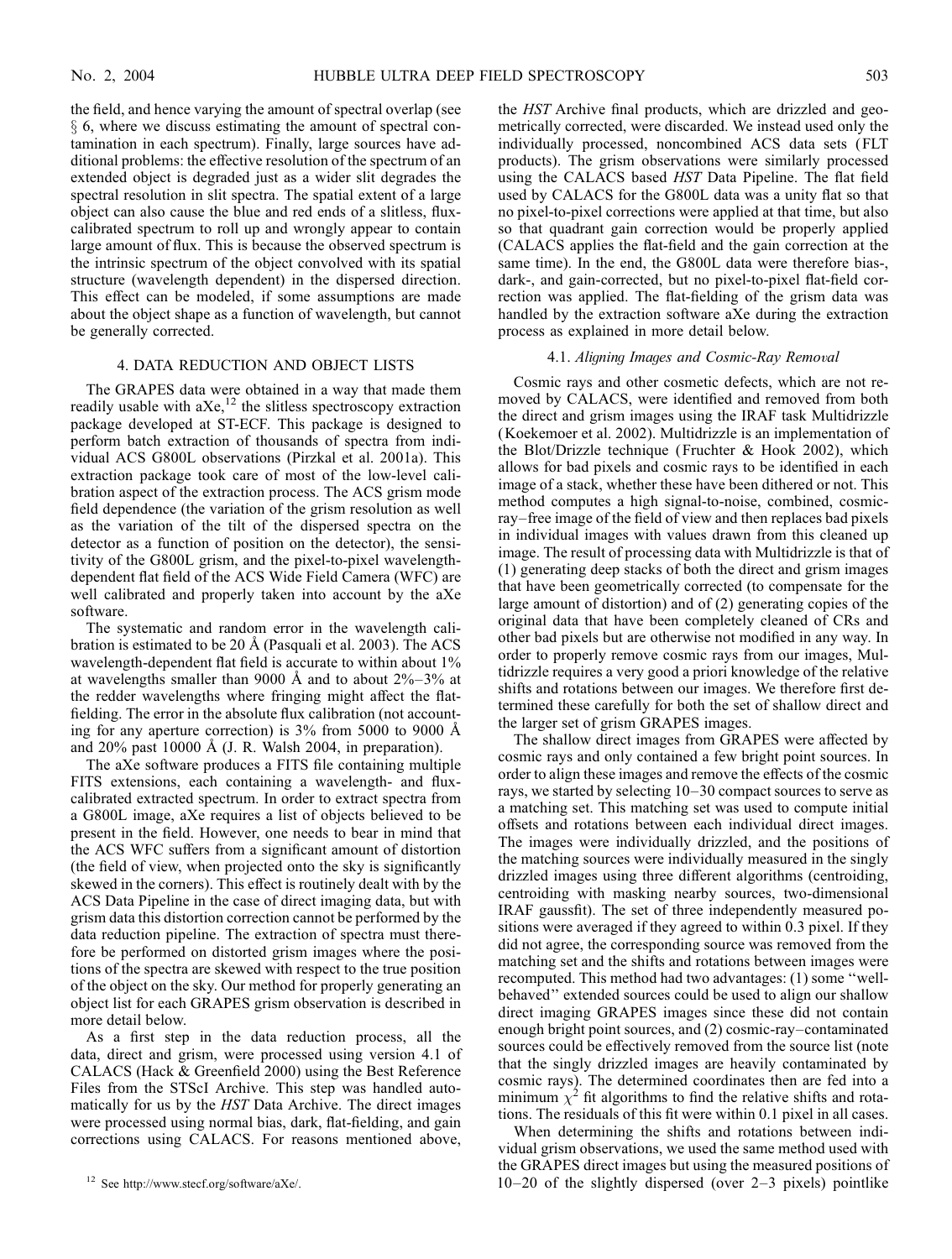zeroth-order spectra (which are present in the ACS G800L grism images). The residual of the fit was within 0.2 pixel.

# 4.2. Generating the Object Catalog

The grism component of the GRAPES data reaches significantly deeper than the GRAPES direct imaging. We used the GRAPES direct images to astrometrically lock down the position of objects that were independently detected from a much deeper GOODS z band. The deeper GOODS z-band image was assembled using publicly available data and in such a way that it matched the GRAPES field. This image was  $5'25'' \times 5'25''$ , which is larger than the individual GRAPES observations  $(3'4'' \times 3'4'')$ .

As discussed above, aXe requires a catalog of objects that has been derived using a non–geometrically corrected direct image of the field. The position of objects fed to aXe should be given as if these were positions within a non–geometrically corrected direct image of the same field just prior to placing the G800L dispersive element in the optical path. The GOODS z-band Public Data 1.0 image, on the other hand, is a completely reduced, geometrically corrected image of the field.

We used SExtractor to generate a master catalog of the objects in the GRAPES field using the very deep GOODS broadband images. We used a detection and analysis thresholds (DETECT\_THRESH, ANALYSIS\_THRESH, respectively) of 1.8  $\sigma$ , a minimum number of pixels above threshold (DETECT\_MINAREA) of 5 pixels, and used a 2 pixel FWHM Gaussian as a detection filter (FILTER\_NAME). The catalog was manually edited to remove spurious detection near the edges of the GOODS mosaic. At each of the five epochs listed in Table 1 we then proceeded as follows. A few hundred objects between the master catalog and the catalog from the GRAPES shallow direct images were matched automatically, and a minimum  $\chi^2$  fitting (with 5  $\sigma$  clipping) was performed to map between the two sets of the coordinates. The master object catalog was then transferred to the field of view of each individual GRAPES epoch. We only allowed for a first-order transformation without scale changes (e.g., translation plus rotation) because both the shallow GRAPES direct image stacks and the deeper GOODS image (from which the master object catalog was generated) were geometrically corrected. The rms of the fit at each epoch was typically on the order of 0.3 pixels. This small amount of residual is indicative of the high levels to which the ACS optical field distortions have been calibrated.

Once the UDF object catalog became public and available to us, we revised our master object catalog to include all of the sources included in the UDF catalog, plus bright sources from the GOODS catalog that are outside of the GRAPES field of view but likely to contaminate the spectra of the objects in the GRAPES field. Restricting ourselves to sources with  $z_{AB}$  < 29:5 (which is conservatively deeper than what we expect to reach with the GRAPES spectroscopic observations), our final object master catalog contained 5138 UDF objects with  $z_{AB}$ ranging from 14.9 to 29.5. Our master object catalog contains an additional 989 objects that were selected from our GOODS  $z$  band and the GOODS public catalog and that are within  $10<sup>0</sup>$ of the GRAPES field (200 WFC pixels). These we included solely to later estimate the amount of spectral contamination in the GRAPES calibrated spectra (see  $\S$  6).

The object catalogs generated for each of the GRAPES epochs still required some processing in order to compute object catalogs that corresponded to individual G800L observations (i.e., FLT files). Because the G800L and F606W GRAPES observations were always taken using the same guide stars and within the same visit at each epoch listed in Table 1, we were able to use the World Coordinate System (WCS) of both the F606W and G800L stacks to accurately compute the position of objects in the G800L image stacks (better than 0.5 of a pixel, see Pirzkal et al. 2001b). These newly created object lists, transformed to the reference frame of G800L image stacks, together with the knowledge of ACS geometric distortion, and of the offsets and rotations between individual images in the image stack, ultimately allowed us to accurately compute the position of each object in each of the individual GRAPES G800L observations. The IRAF task TRANBACK was used to perform this last computation. This task uses exactly the same code as the IRAF DRIZZLE task does and therefore handles the issues of reference pixels, geometrical distortion, orientation, input offsets, and rotations in a completely self-consistent manner. In the end, the series of manipulations we just described allowed us to individually produce complete (down to the levels reached by our master object catalog described above) lists of object for each of our G800L GRAPES observations, using only a relatively small amount of GRAPES direct imaging.

### 5. aXe EXTRACTION

Following the generation of individually cosmic-ray– cleaned, bias-subtracted, and gain-corrected G800L data sets, and the computation of object positions in each of these G800L data sets, we used aXe to perform the extraction and calibration of the extracted spectra.

## 5.1. Background Estimate

An improper estimate of the local background of a faint spectrum can lead to large errors in both the flux calibration of the spectrum as well as its shape. The level of the background is expected to vary slightly from one observation to the next (it is a combination of zodiacal light and earth limb reflection). aXe was designed to allow one to compute an estimate of the background of an observation by masking out the locations of known spectra and replacing these by interpolating the levels of neighboring regions. This method was found to work relatively well for bright objects but not well enough for faint spectra because it does not account for small smooth, correlated variation of the background as a function of position on the detector. We therefore chose to use a G800L mode supersky estimate that we generated using 84 individual G800L observations obtained from the HST Archive. These data sets were completely independent of the data obtained for this project. Spectra in these data sets were located using SExtractor (Bertin & Arnouts 1996) by simply finding groups of connected pixels 1 or more  $\sigma$  above the local background. The pixels thus detected in each data set were marked in an associated IRAF BPM bad pixel map. This BPM map, containing the set of pixels we want to avoid when using these images with IRAF tasks, was enlarged slightly by convolving it with a 20 pixel wide Gaussian. Each data set was then normalized by its mode using a 10 iteration, 3  $\sigma$  rejection algorithm, and the resulting 84 masked and scaled data sets were finally averaged together using the IRAF task imcombine. A high signal-tonoise estimate of what an observation of an empty part of the sky would look like when observed using the ACS WFC G800L grism mode was thus generated. We further checked and improved this super-sky by scaling and subtracting our super-sky from each of the initial 84 data sets. Four data sets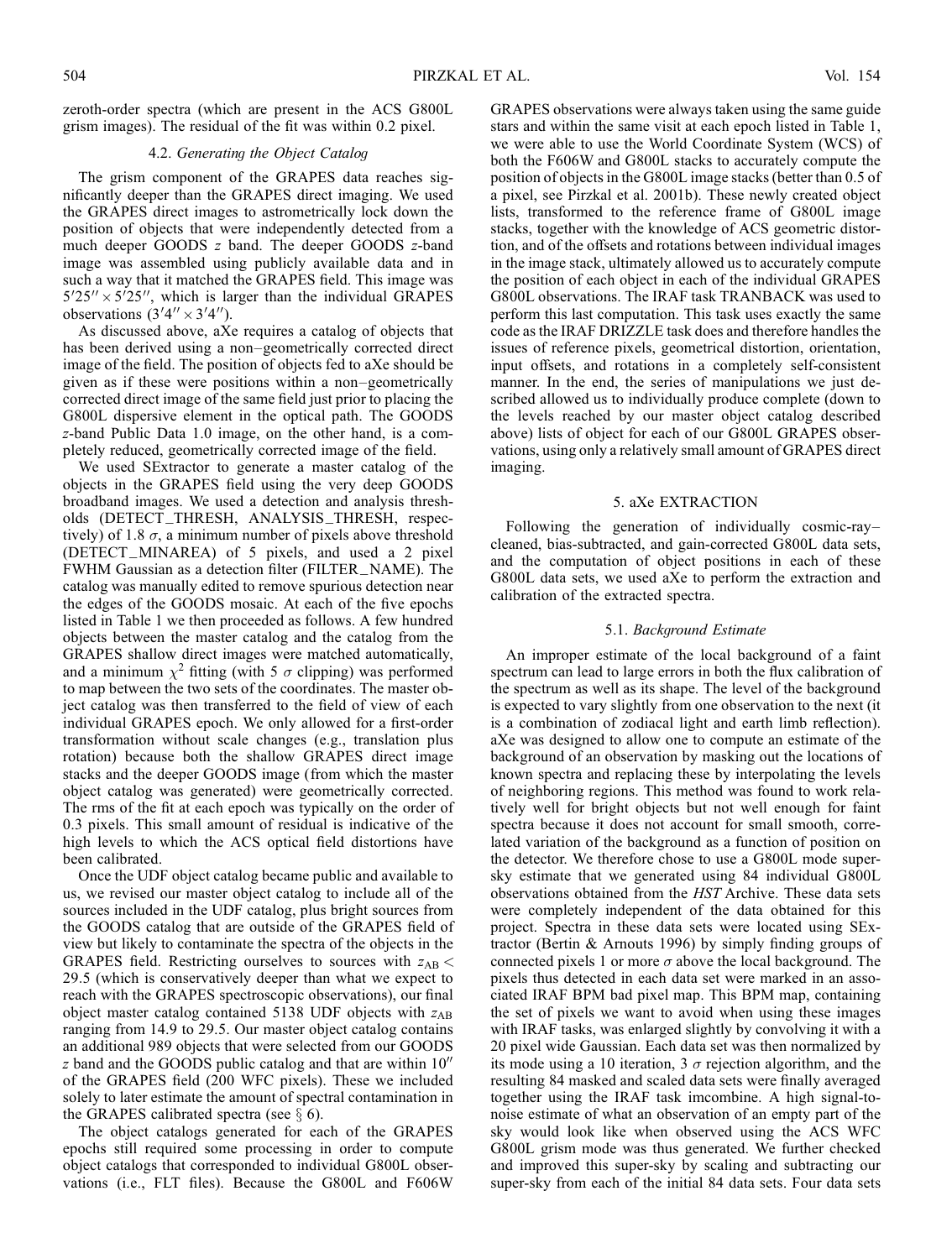were found to have too few unmasked pixels and to be a somewhat poorer fit to our super-sky estimate. These were removed from our list, and the remaining 80 data sets were used once again to compute a slightly improved version of our supersky. It is this later iteration of the super-sky that was used for the spectral extraction of the GRAPES data described in this paper.

### 5.2. Extraction

We extracted individual spectra using the aXe software. First, we removed the background from each individual exposure. This was done by computing the scale factor between our super-sky and regions of the observation that were a priori known to not contain any spectral information (based on the much deeper object catalog we were using). We actually made use of the aXe Background Estimate (aXe\_BE) task to determine which part of each individual observation should be used to compute this scale factor. Using the aXe task produced a more conservative selection of the background portion of the observation than when using SExtractor as we did previously. Once the scale factor was computed, we scaled and subtracted our super-sky to the individual observation. This method worked well and proved to be robust. We estimate the residual error level in our background-subtracted observations to be within a few  $10^{-4}$  counts s<sup>-1</sup> pixel<sup>-1</sup>.

In addition to the improved background subtraction, we also made several conservative choices of aXe extraction parameters: while aXe does allow for the extraction of an object to not be perpendicular to the spectral trace (allowing for a highly elongated object to be extracted along the direction of its semimajor axis), we conservatively turned this feature off for objects with a semimajor axis size smaller than 10 pixels and with a measured ellipticity smaller than 0.5 to avoid the possibility of adding artifacts to the extracted spectra. We performed both narrow and wider extractions of the spectra. The extraction widths were set to twice the distance separating the tangent lines that are parallel to the dispersion direction (nearly horizontal on the detector) above and below the ellipse described by the SExtractor parameters A\_IMAGE, B\_IMAGE, and THETA\_IMAGE. The smallest allowed extraction width was set to 6 pixels. These parameters were chosen to maximize the signal-to-noise ratio in faint point sources and slightly larger objects at the expense of flux conservation.

#### 5.3. Spectra Combination

Following their extraction using aXe, individual spectra of objects observed at the same epoch (and hence subjected to the same contamination from nearby objects and also with objects being similarly oriented with respect to the spectral dispersion direction) were combined together to improve their signal-tonoise. The combination was done by first linearly interpolating each spectrum onto a common wavelength scale, and then by performing a 3  $\sigma$  rejection weighted (by exposure time) average at each wavelength (the 3  $\sigma$  rejection was used to ensure that we removed the effect of any left over cosmic-ray or cosmetic glitch present in the individually extracted spectra). The earlier use of Multidrizzle to cleanup the original grism image made the 3  $\sigma$  rejection step largely redundant as the effect of most comic rays and bad pixels were almost always properly removed at the early stage of the data reduction process.

# 6. CONTAMINATION ESTIMATE

The effect of the contamination from nearby neighbors is different from one epoch (i.e., orientation) to the next. We recomputed the contamination level of each spectrum assuming that the object had a flat spectra (equal flux at each wavelength), using the sizes listed in the original SExtractor catalog, and the relative throughputs of the different ACS G800L dispersive orders. Using this information, and the position of every spectral order of every object in the field, we estimated the fraction of the flux at a chosen wavelength of a given spectrum which was contaminated by the flux originating from neighboring spectra. This step was performed for each spectrum extracted at each epoch, and the estimate of the contamination (in percent) was updated in the final version of the GRAPES extracted spectra.

#### 7. AVAILABILITY OF THE REDUCED GRAPES SPECTRA

The extracted and calibrated spectra described in this paper are expected to be made available through the STScI MAST archive in 2004 June. Information on how to retrieve these data can be obtained from the STScI Web site.<sup>13</sup> The spectra are in the aXe SPC output product file formats and are multiextension FITS files with each extension containing a binary table describing the spectrum. Users should refer to the aXe User Manual (see footnote 12) to get the detailed description of the content of these files. The contamination information in the SPC files was computed according to  $\S$  6. Spectra of objects observed at each of the epochs listed in Table 1 are being made available, including the computation of the spectral contamination described above.

# 8. DESCRIPTION OF GRAPES SPECTRA

A total of 5138 spectra were extracted and combined. Most of these spectra were observed at more than one epoch, but not all spectra remained completely uncontaminated by nearby objects at all epochs. The quality of the final combined spectra therefore vary somewhat from one spectrum to the next. There are 1421 objects that are brighter than our nominal limit of  $z_{AB} = 27$  and potentially have useful spectra. A histogram of the magnitude of objects with extracted spectra is shown in Figure 3. The quality of the background-subtraction process described in  $\S$  5.2 is illustrated in Figure 4, where we plot synthetic z-band magnitudes (obtained by convolving the GRAPES spectra by the ACS z-band filter bandpass) to the published UDF z-band magnitude of the same objects. A way to access the information content of each spectrum is to compute its net significance  $N$ , which we define as the maximum cumulative S/N of a spectrum. Figure 5 shows the net significance distribution to peak below the value of 10, which is an indication that we attempted to extract extremely low S/N spectra (the correspondingly faint objects were included in our object master catalog so that they would be accounted for when recomputing the level of spectral contamination as discussed in  $\S$  6). The significance was computed for each spectrum by sorting the resolution elements in increasing signal-to-noise, computing a running cumulative S/N using an increasing number of bins (of intrinsically decreasing S/N) up to the point where the cumulative S/N is observed to turn over and adding additional data only ends up decreasing the resulting cumulative S/N. A low significance implies that there is little information in the spectrum significantly above noise. A higher net significance implies that either an isolated emission feature (e.g., Ly $\alpha$  emitter with little to no background), a significant level of continuum emission exists, or a combination of the two. Sorting pixels on signal-to-noise prior to calculating net

<sup>13</sup> See http://www.stsci.edu/.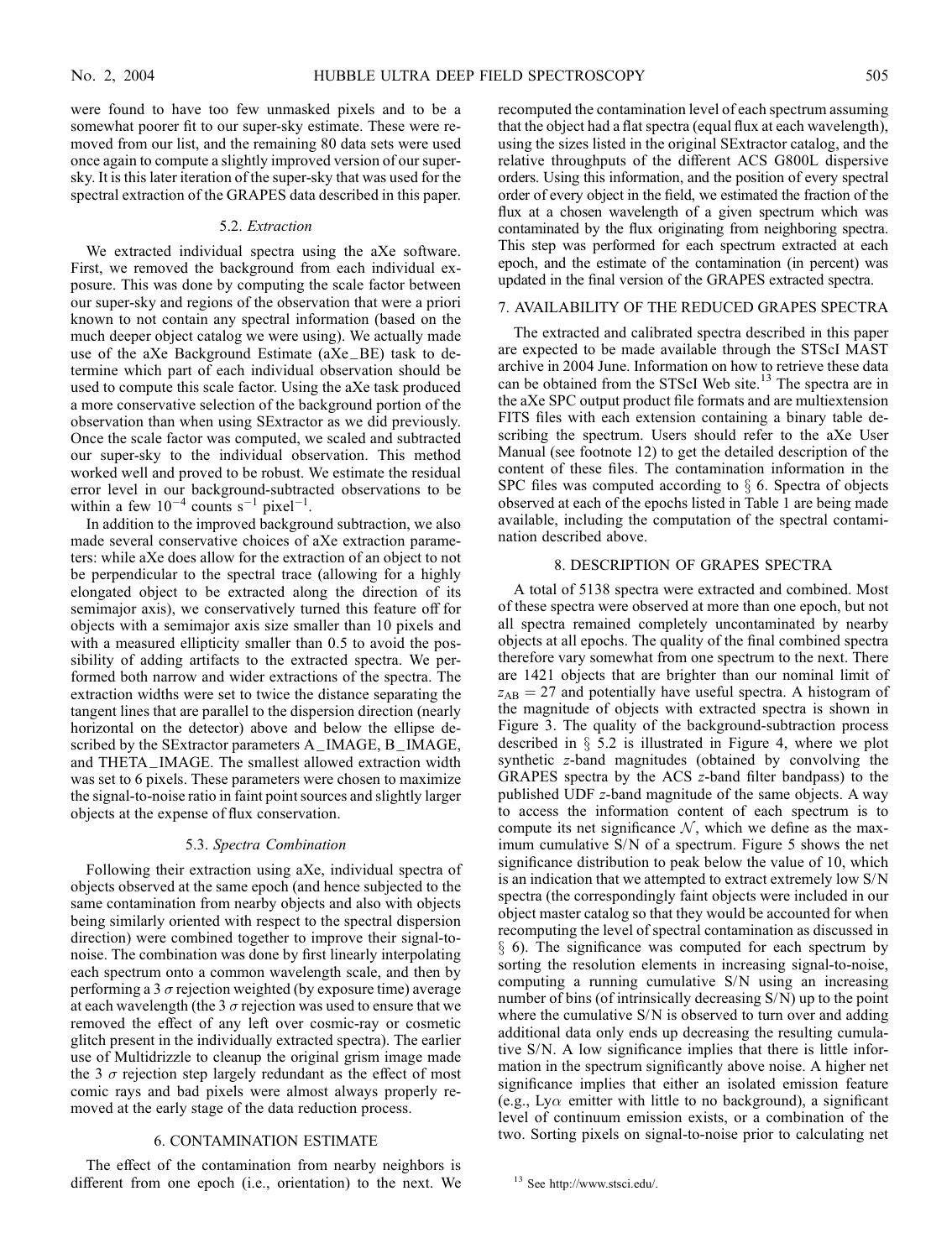

FIG. 3.—Histogram of the  $z_{AB}$  (F850LP) magnitude distribution of the GRAPES spectra; 1421 objects are brighter than  $z_{AB} = 27$ 

significance implies that even a pure noise spectrum will yield positive  $N$ . Simulations show that a one-dimensional pure Gaussian noise spectrum containing  $n_{\text{pix}}$  independent pixels and no true signal will have  $\mathcal{N} \approx 6.35 (n_{\text{pix}}/100)^{1/2} \pm 0.72$ . Thus, a spectrum with  $\mathcal{N} > 8.5(n_{pix}/100)^{1/2}$  corresponds to a  $3 \sigma$  detection of real signal in the grism data. Out of the 5138



Fig. 4.—Plot showing the difference in z-band magnitudes measured from the direct UDF images (z-axis) and from the calibrated GRAPES spectra. The two agree to within the Poisson noise level. The relatively small turn off in the distribution at magnitudes fainter than 26.0 is indicative of an error in background subtraction that is smaller than a few  $10^{-4}$  counts s<sup>-1</sup> pixel<sup>-1</sup>. The small black vertical lines at  $z = 24$  and  $z = 27$  are the  $\pm 1 \sigma$  noise estimate of the synthetic magnitudes (which are noisier than the UDF published magnitude because they were derived from spectra that are spread over about 100 times more pixels than the ACS direct images.



Fig. 5.—Histogram of the net spectral significance  $\mathcal N$  (defined as the maximum cumulative S/N of a spectrum, see  $\S$  8) of the GRAPES epoch 1 spectra.  $N$  generally correlates with the brightness of the source, except for sources with bright lines. Simulations show that  $\mathcal{N} = 10$  corresponds to a 5  $\sigma$ event in absence of any signal. 1680 spectra in the GRAPES epoch 1 have a value of  $N$  of 10 or above.



Fig. 6.—Plot of the net significance (defined as the maximum cumulative S/N of a spectrum, see  $\S$  8) of the GRAPES epoch 1 spectra vs.  $z_{AB}$  (F850LP) magnitudes. The expected trend that as objects get dimmer their spectra get noisier, the measured net significance decreases on average. In this single epoch, a net significance of 10 corresponds on average to a magnitude  $z_{AB} = 26.2$ . An object of  $z_{AB} = 27.1$  with five such spectra co-added would have a net significance  $N$  of 10.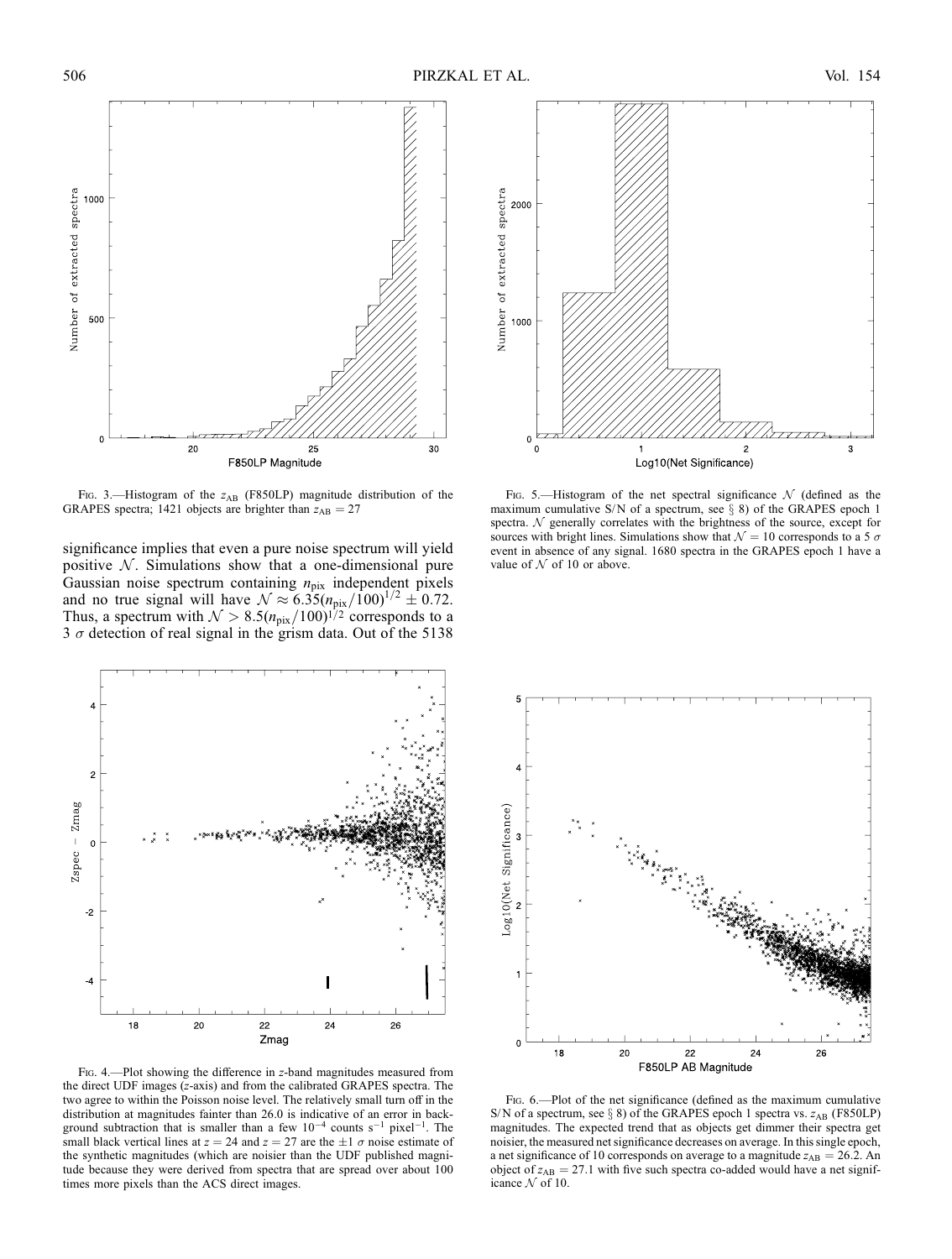

Fig. 7.—Spectra of some objects with z magnitudes ranging from 18.3 to 27.1. The individual object  $i<sub>AB</sub>$  (F775W) magnitude, z<sub>AB</sub> (F850LP) magnitude and spectral net significance are listed in Table 2. (a) and (c) show hot stars with H $\alpha$  absorption, (b) is a cool star, (d) is an elliptical galaxy at  $z \sim 0.6$ , (e) through (g) and (i) are star forming galaxies at intermediate redshift including object (f) at  $z = 0.66$ , which shows H $\beta$  as well as [O ii] and [O iii], (h) is a Lyman break galaxy at  $z \approx 5.8$  and has been previously published (Stanway et al. 2003 and Dickinson et al. 2004), and (*j*) is a faint continuum source near the detection limit of the GRAPES grism data.

GRAPES spectra, 1680 spectra have a computed net significance greater than 10. This number is close to the number of objects brighter than 27 mag and demonstrates the tight relation (on average) between an object magnitude and the quality of its spectrum (Fig. 6).

# 9. SAMPLE SPECTRA

A few spectra from GRAPES are shown in Figure 7, where we present spectra of 10 objects with z magnitude ranging from 18.3 to 27.1. Table 2 summarizes the properties of these objects. These were obtained by averaging the five epoch

TABLE 2 THE ID (FROM THE UDF PUBLIC CATALOG 1.0),  $i_{AB}$  (F775W),  $z_{AB}$  (F850LP), AND COMPUTED SPECTRAL SIGNIFICANCE  $(\mathcal{N})$  of the Spectra Shown in Fig. 7

| Object     | ID            |          |       |         |
|------------|---------------|----------|-------|---------|
| in Fig. 7  | (UDF Catalog) | $l_{AB}$ | ZAB   | N       |
| $a$        | 2150          | 19.13    | 18.32 | 1940.94 |
| $b$        | 1147          | 19.17    | 19.04 | 1896.97 |
| $c$        | 9230          | 20.00    | 19.89 | 1897.03 |
|            | 1960          | 21.53    | 21.23 | 1139.54 |
| $e$        | 8576          | 22.30    | 22.39 | 353.77  |
| $f$        | 5569          | 23.32    | 23.20 | 749.32  |
| <i>q</i> . | 2927          | 23.45    | 23.84 | 207.24  |
| $h$        | 2225          | 26.83    | 25.29 | 59.38   |
| $i$        | 2241          | 25.86    | 26.22 | 35.62   |
|            | 5888          | 27.17    | 27.13 | 20.59   |



FIG. 8.—The five individually extracted spectra of a dwarf star. The five extracted and calibrated spectra from the five GRAPES epochs listed in Table 1 are plotted in different colors on this plot. The wavelength and flux calibration agree very well up to 9500 Å, where flat-fielding of the spectra becomes the main limiting factor in the flux calibration of the GRAPES spectra (see  $\S$  4).